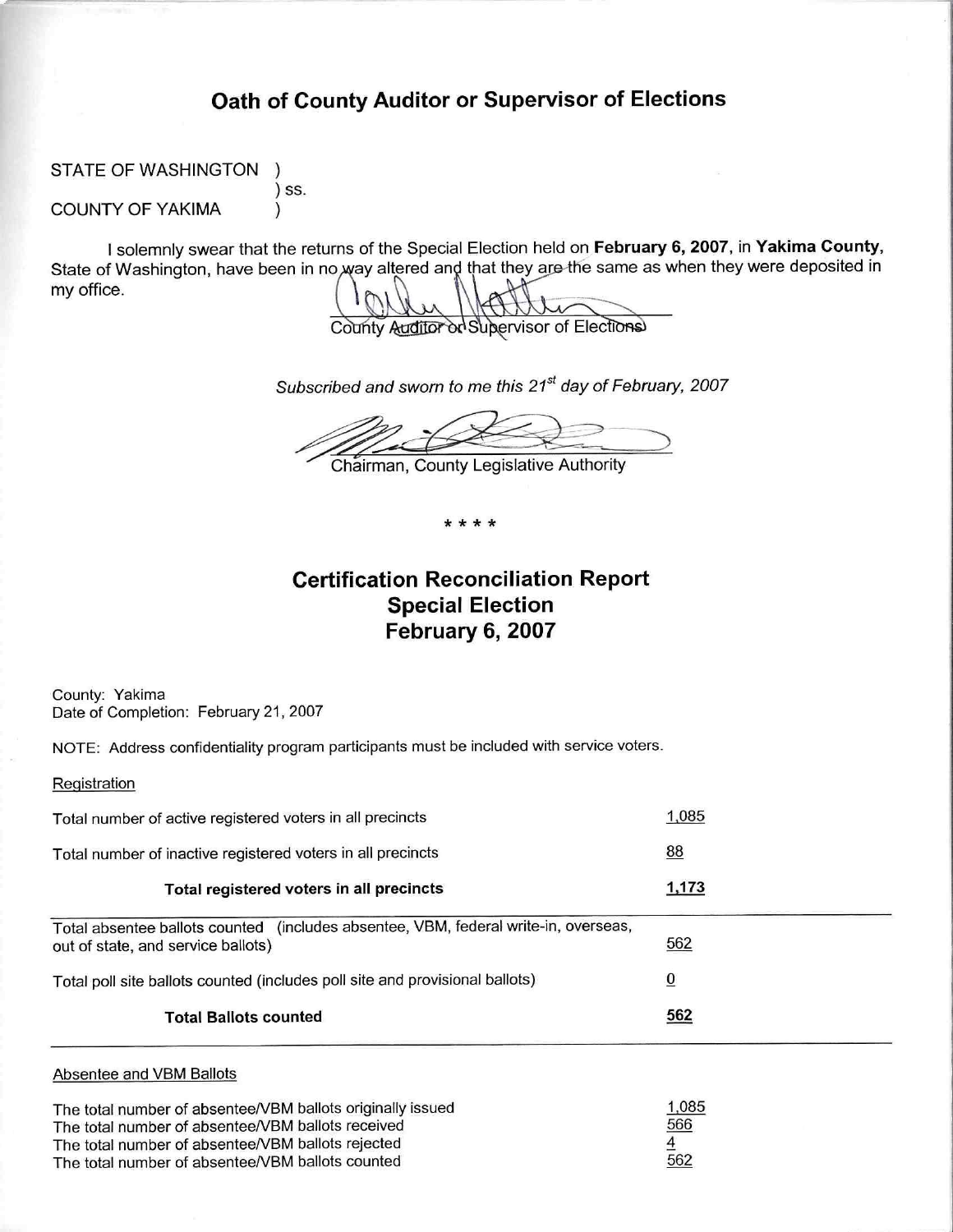#### Federal Write-In Ballots

The total number of federal write-in ballots counted  $\overline{0}$ Out-of-State, Overseas, and Service Voters The total number of out-of-state, overseas, and service voters' ballots issued  $10$  $\frac{5}{0}$ The total number of out-of-state, overseas, and service voters' ballots received The total number of out-of-state, overseas, and service voters' ballots rejected The total number of out-of-state, overseas, and service voters'  $\sqrt{5}$ ballots counted **Provisional Ballots** The total number of provisional ballots issued (by this county)  $\frac{1}{2}$ The total number of provisional ballots rejected (includes sending to other counties) The total number of provisional ballots received from other counties The total number of provisional ballots counted

## **Certification of the Canvassing Board**

**STATE OF WASHINGTON** ) SS. **COUNTY OF YAKIMA** 

The undersigned officers designated by law as constituting the Canvassing Board for the County of Yakima, State of Washington, hereby certify that this is a full, true and correct copy of the Abstract of Votes including the cumulative results, precinct results, and a reconciliation report of votes cast at the Special Election held on February 6, 2007, in Yakima County, State of Washington, and that the following are the true and reconciled numbers of voters and votes counted.

Witness our hands and official seal this 21st day of February, 2007.

County Auditor or Supervisor of Elections

Chairman, County Legislative Authority

**County Prosecuting Attorney** 

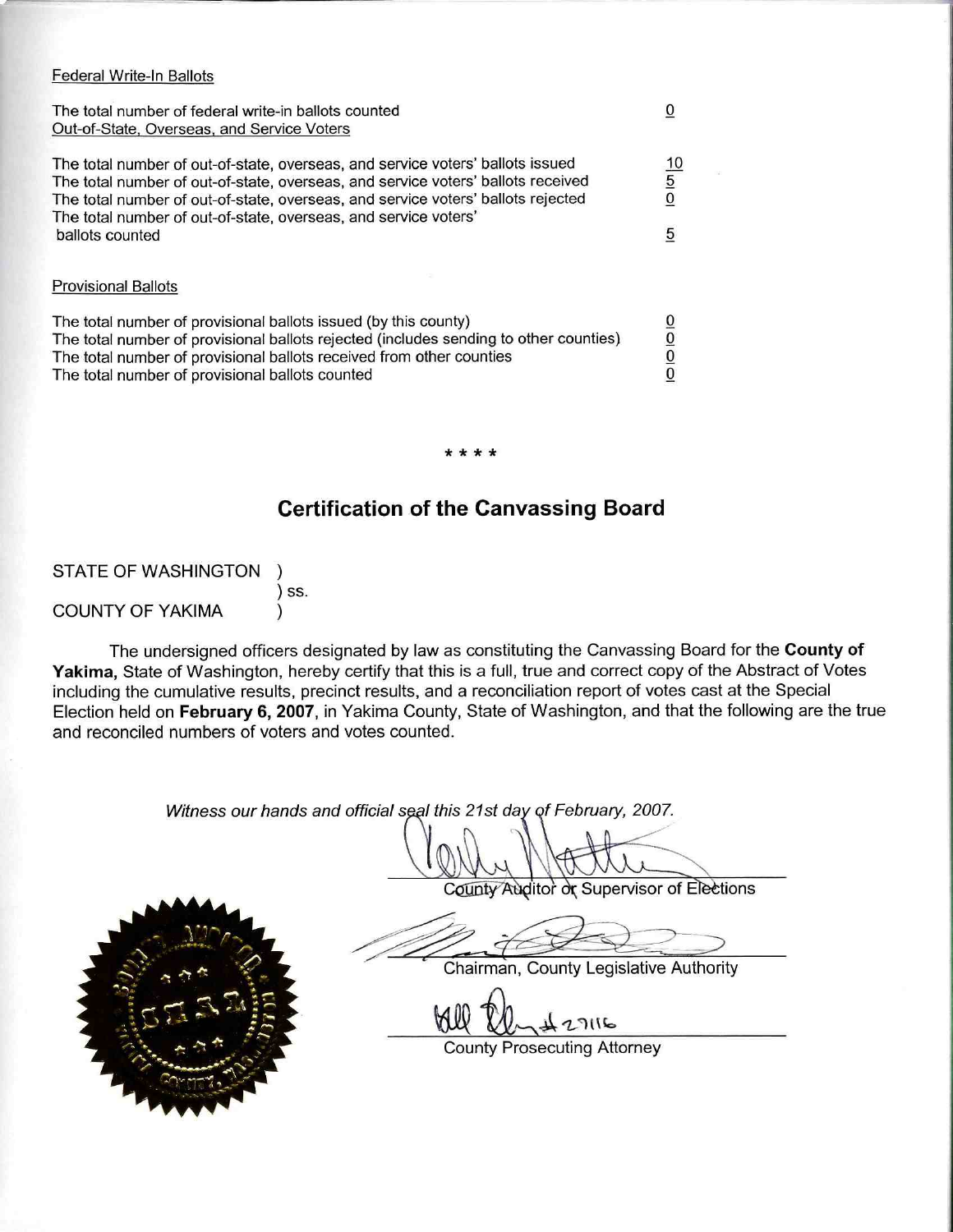#### 30 DAY RECONCILIATION REPORT SPEICAL ELECTION February 6, 2007

| Total number of registered voters in all precincts                                 | 1,173 |
|------------------------------------------------------------------------------------|-------|
|                                                                                    |       |
| Total number of absentee voters credited                                           | 562   |
| Total number of DAS voters credited                                                | 0     |
| Total number of provisional voters credited                                        | 0     |
| Total number of federal write-in voters credited                                   | 0     |
| Total number of UOCAVA voters credited                                             | 5     |
| Total number of voters credited even though the<br>ballot was late and not counted |       |
| Total number of voters credited                                                    | 562   |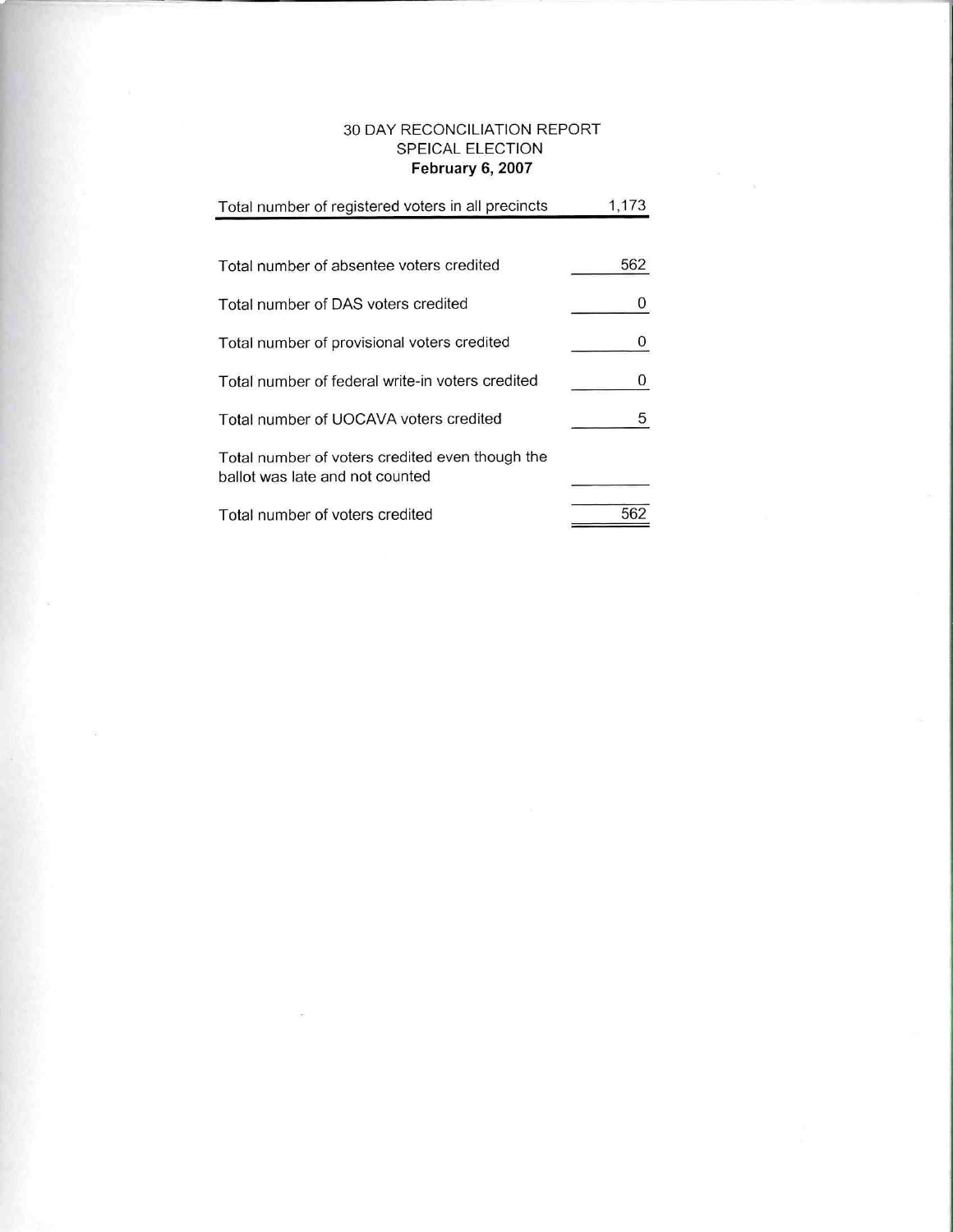#### **Cumulative Report — Official SPECIAL ELECTION — YAKIMA COUNTY, WASHINGTON — February 06, 2007**

**Page 1 of 1**

**02/21/2007 10:50 AM**

| Fotal Number of Voters: 562 of 1,085 = 51.80% |                     |              |                           |              |          |              |            |  | Precincts Reporting 0 of $5 = 0.00\%$ |
|-----------------------------------------------|---------------------|--------------|---------------------------|--------------|----------|--------------|------------|--|---------------------------------------|
| Party                                         | Candidate           |              | <b>Total Ballots Cast</b> | N/A          |          |              | Total      |  |                                       |
| Naches Park & Recreation District, Vote For 1 |                     |              |                           |              |          |              |            |  |                                       |
| Tax Levy - Yes                                |                     | 434          | 77.36%                    | $\mathbf{0}$ | $0.00\%$ | 434          | 77.36%     |  |                                       |
| Tax Levy - No                                 |                     | 127          | 22.64%                    | $\mathbf{0}$ | $0.00\%$ |              | 127 22.64% |  |                                       |
|                                               | <b>Cast Votes:</b>  | 561          | 99.82%                    | $\mathbf 0$  | $0.00\%$ | 561          | 99.82%     |  |                                       |
|                                               | Over Votes:         | $\mathbf{0}$ | $0.00\%$                  | 0            | $0.00\%$ | $\mathbf{0}$ | $0.00\%$   |  |                                       |
|                                               | <b>Under Votes:</b> |              | 0.18%                     | 0            | $0.00\%$ |              | 0.18%      |  |                                       |